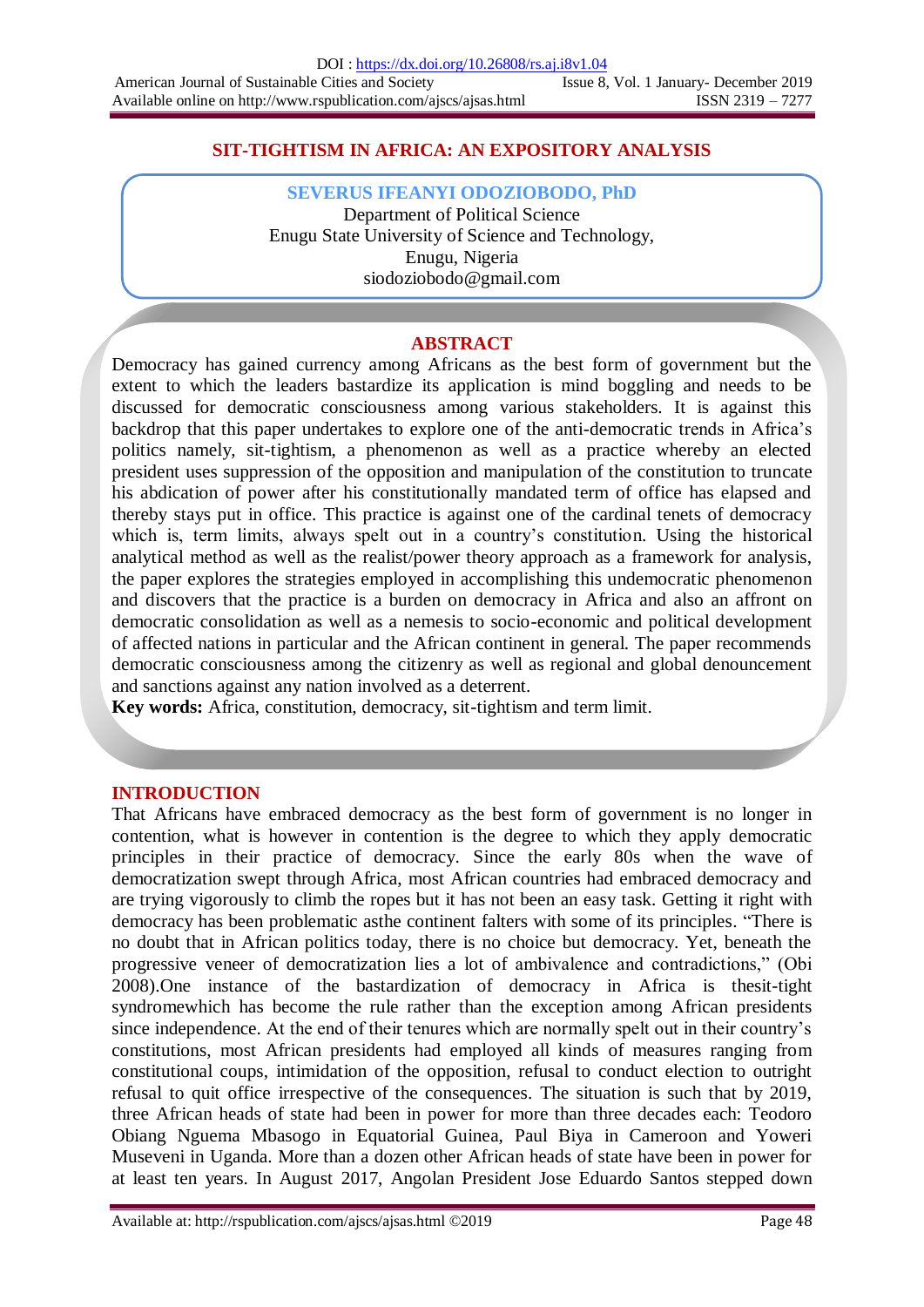after thirty-eight years in office and in November of that year, Zimbabwean president, Robert Mugabe was forced out of office througha military coup after thirty-seven years as President,(Claire Felter, 2019).

This is despite the fact that in the mid-1990s, the global wave of democratization inspired a momentum for competitive party politics in Africa which offered a viable alternative to the seemingly troubled autocratic regimes, (Namakula, 2016). Thus, Africa's agenda transformed to include promotion of democratic principles and institutions, popular participation and good governance, (AU, 2000). One of the ways of promoting democratic principles is by limiting the tenure of a country"s political leadership. Hence,democracy makes provision for the conduct of periodic election for power succession asa cardinal principle. Namakula (2016) insists that limiting the tenures of the top leadership of a nation is arguably one of the most fundamentals of democratic principles and she notes that due to the challenge of streamlining the transition of power, the measure quickly gained prominence among African countries. In this regard, Dulani (2015) notes that forty-nine (49) of the sixty-four (64) constitutions adopted or amended between 1990 and 2010 in Africa incorporated term limits, which represent three (3) quarters of the enactments.

As a matter of fact,imposing term limits to restrain autocracy is an ancient idea that formed part of the origins of democracy. "Experience", they say, "is the best teacher" and Klaas (2015), made us understand that the cities of Rome and Athens were compelled to impose term limits on their rulers due to events that happened during the reign of Peisistratos – the tyrant of Athens between 546 BC- 510 BC, in which many Athenians fled or were forced into exile, (Tangian, 2014). From then onwards, it has become a practice synonymous with democracy that nations include term limits in their constitution.

In the same vein, most African countries complied with term limits in their constitutions in order to become democracy compliant. A study conducted by Afrobarometer between 2011- 2013 among thirty-four (34) African countries, revealed strong support for presidential term limits among three (3) quarters of the citizens of the countries surveyed, including those where term limits had been scrapped, such as Togo and Uganda, (Dulani, 2016). Most country"s constitution limits the tenures of their presidents to two terms of four or five years each,after which the president must vacate office and would not be eligible to contest for the presidency again.The implication of this development is that Africa progressed in terms of its practice of democracy. However,though African democracy has shown some improvements, with elections becoming more frequent and more regular in some parts of the continent, few African states are still characterized by corruption and autocracy. In such states, the incumbent cows the opposition and exploits the power of the state to skew the electoral contest in his favour. In some other climes especially in Eastern and Central Africa, constitutional coups appear to be the new tools incumbents employ to sidestep term limits. This, they do, by amending the provisions of a national constitution to achieve tenure elongation, (Abdulateef and Modestus, 2017).

In any case, attempts to elongate the tenures of presidents in Africa have not gone unchallenged and the after effect had been conflicts upon conflicts. The African continent is known for conflict and has the highest number of conflicts in the world today.Oche (2006) laments that although conflicts are taken to be an inherent aspect of human relations, whether at the group, national or international levels, the prevalence of conflicts on the African continent in contemporary times has assumed the dimension of a scourge; indeed the issue has become such a serious problem that it is arguably the greatest impediment to any meaningful form of development on the African continent today. Unfortunately, one of the triggers of conflict in Africa has been tenure elongation situations that have resulted in the loss of millions of lives, widespread displacement and a wide array of human rights abuses. Today, Africa accounts for about 70 percent of United Nations peacekeeping operations and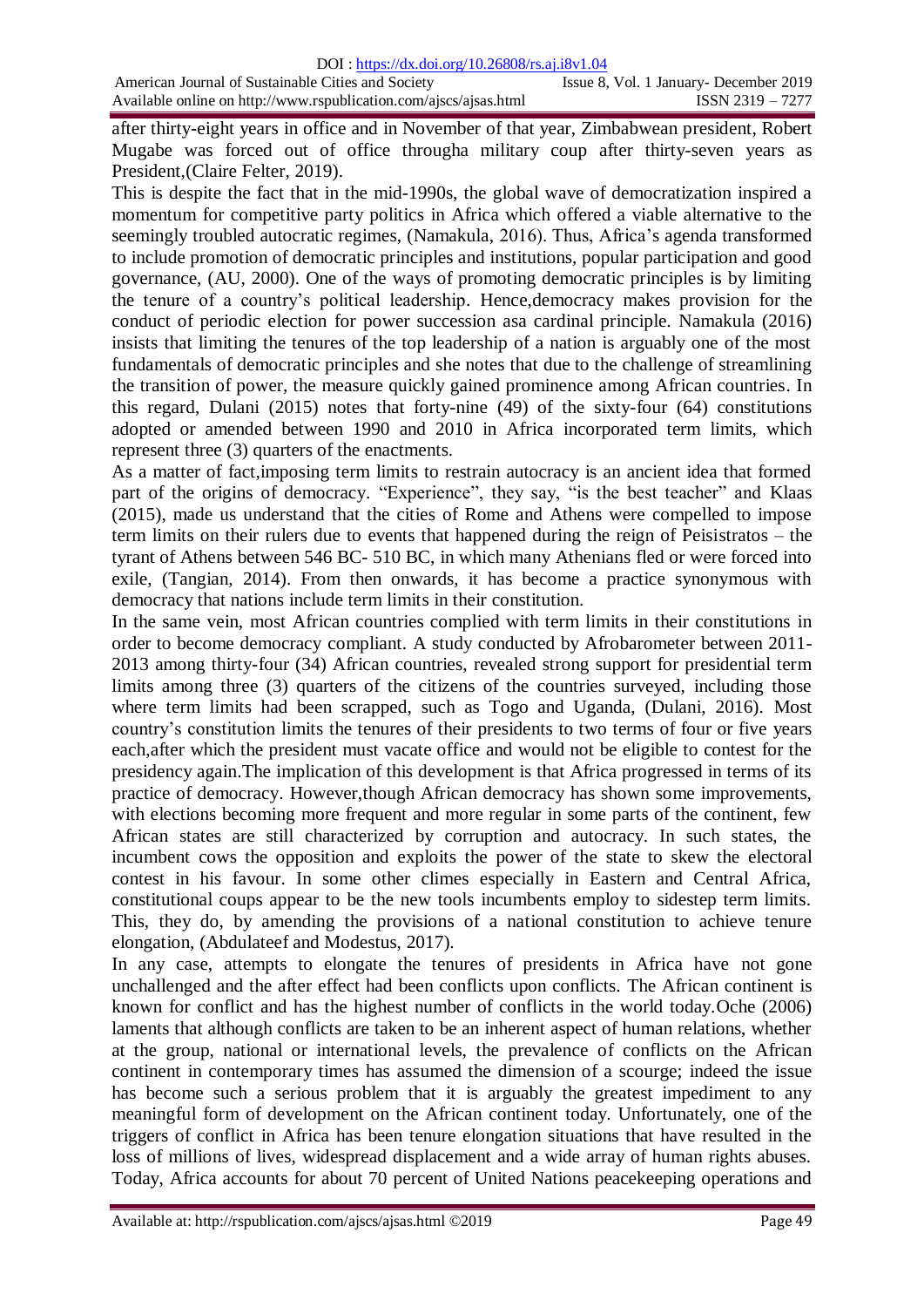Africa continues to suffer from violent conflicts. In Somalia, in Sudan"s Darfur region, in the Eastern Democratic Republic of Congo, the toll has been devastating. Insecurity, displacement, and destruction are the order of the day (Oche, 2006).

Consequently, this paper explores one of the features of Africa"s politics namely, sit-tightism, a phenomenon as well as a practice whereby an elected president uses suppression of the opposition and manipulation of the constitution to prolong his stay in power beyond his constitutionally mandated terms of office. This practice is an observed trend among African presidents andit is undemocratic. The paper draws a table showingsit-tight leaders in Africa; the strategies employed and its implications on socio-economic and political development of the affected countries as well as on the consolidation of democracy in Africa. Recommendations on how to remedy the situation and strengthen democracy in Africa are also proffered.

# **CONCEPTUALIZINGSIT-TIGHTISM**

The phrase, "sit-tightism" like many others in the social and management sciences has been devilled by lack of universally accepted definition. Consequently, divergent views have been portrayed by scholars on its meaning. The Oxford Advanced Learners" Dictionary conceptualizes it as the act of staying in the same situation without changing one"s mind or taking any action. It further views it as the act of staying where one is rather than moving away or changing position.

However, Uhara"s (2013) definition is apt to our discussion in this paper. He defines sittightism as the willful reluctance on the part of a political leader to relinquish power. In the context of this paper, sit-tightism means a practice whereby an elected president refuses covertly or overtly to relinquish power at the expiration of his tenure of office. Sit-tightism presupposes that there is term limits for a president in the constitution of the affected country but the president uses some deliberate machinations to prolong or elongate his tenure of office as against constitutional provisions and popular choices.

# **THORETICAL FRAMEWORK**

The theoretical framework adopted for the analysis of this work is political realism, otherwise known as power theory.Although a theory of international relations, the theory can be used for other issues/events. In the understanding of realists, man is naturally egoistic and perpetually pre-occupied with the desire to dominate others and the only way to achieve this is by the acquisition of power. Political realism sees the world as a wicked place where man must not think of cooperation with others for there is nothing like that. Man therefore, must, at all times do everything possible to outwit the others and to do this; man must have power; for it is only through the agency of power that man can get whatever he wants in society. Realists believe in the efficacy of power and for them, power acquired must be consolidated.Foremost realists includeNicolle Machiavelli, Thomas Hobbes,Jean Jacque Rousseau and Clausewitz as well as Hans Morgenthau (1904-80).

For this paper, we shall specifically employ the services of a contemporary realist, Hans Morgenthau (1904-80), a German scholar who propagated the twin theories of power and greed and who bringing the wisdom of Machiavelli and Clausewitz with him contended that international politics, like all politics, is a struggle for power (Roskin, 1994:3). If this is the case, man must, as a matter of necessity, try to acquire power, and power acquired must be sustained and consolidated and if possible should not be dropped for whatever reason since man needs power at all times. It is in recognition of this that Robert Greene (1998) authored his much celebrated work, *The 48 Laws of Power,*where he discussed the modus operandi and modus vivendi of acquiring and consolidating power. For instance, he admonishes humanity in his law number twenty four to play the perfect courtier for "it is a fact of human nature that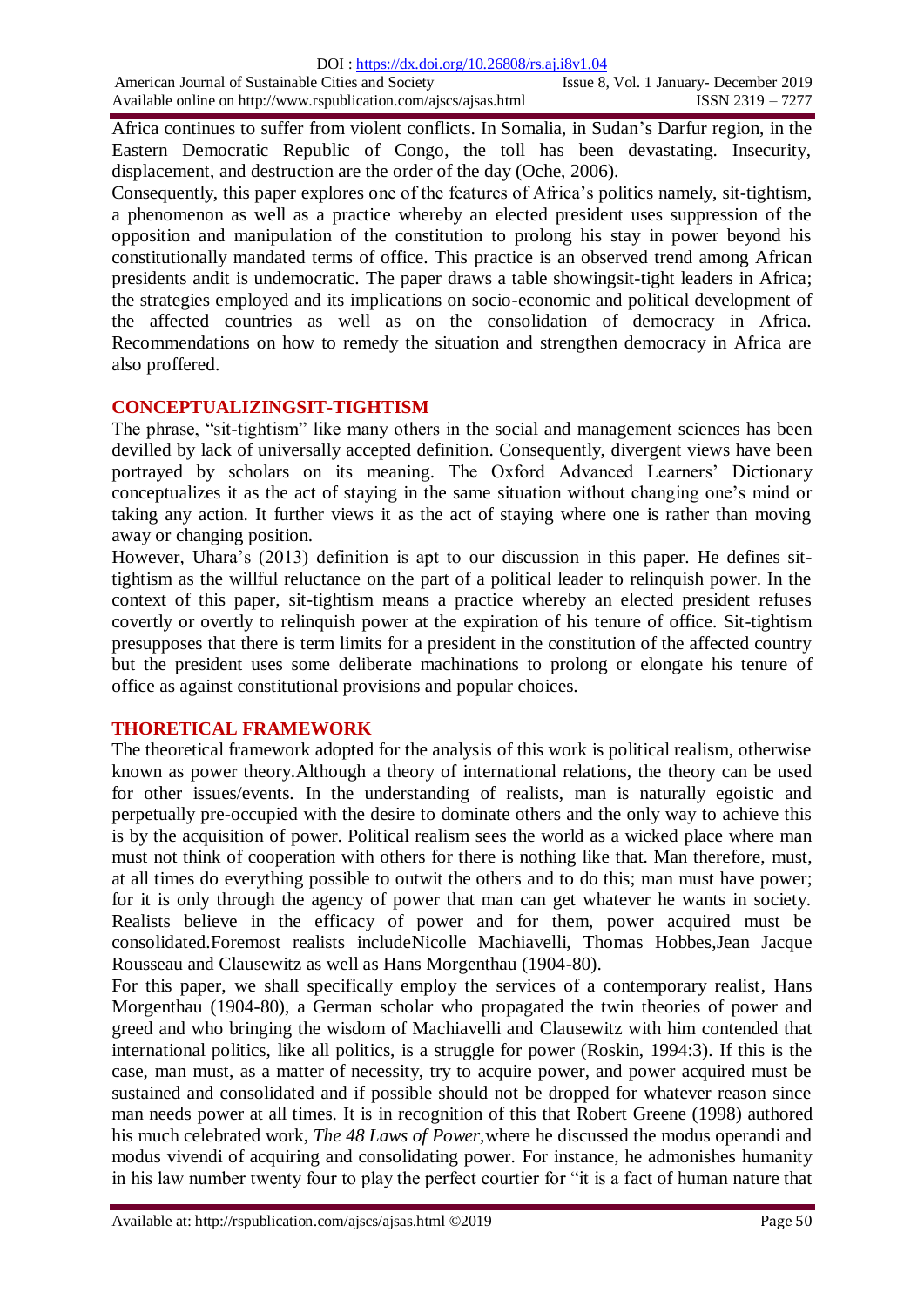the structure of a court society forms itself around power…. Great courtiers throughout history have mastered the science of manipulating people. They make the king feel more kingly; they make everyone else fear their power." Greene (1998) also admonishes that in order to consolidate power, man must be ruthless, hence in Law Fifteen, he admonishes that enemies should be crushed totallyso as to avoid a situation whereby the enemy defeated halfway, recovers and seeks revenge.

Asobie (2007) also contends that power (read force or violence) is needed and used primarily for consolidating and expanding power. For him, the end of power is power and the means to power is power itself. Every other thing or purpose is secondary. State power is thus all about acquiring the monopoly of the use of the instruments of violence within a particular community (Asobie, 2007). Conceiving politics in this manner implies the valourization of power, an acceptance of the view that might is right and this makes the realist perspective a war prone conception of politics (Asobie, 2007).

The realist theory is apt for the analysis of sit-tightism because it is about the acquisition and consolidation of state power even beyond tenure limits. Since presidents in Africa are in love with power and do everything possible to cling unto power, they are apostles of realism. Many African heads of states are oblivious of the fact that power is transient and ephemeral. They want to cling unto power for life forgetting that much as they want power, other people also want it.Abiodun, et al (2018) concludes that it is this power-seeking and greed perspective of African leaders who by all means want to maintain a sit-tight syndrome and ensure tenure elongation in politics that breeds political instability and violent conflicts in Africa. This is evident in some countries in Africa; Zimbabwe, Gambia, Sudan, Congo, and others.

### **OVERVIEW OF SIT-TIGHT PRESIDENTS IN AFRICA**

Experiences from several African countries over the years have shown that African heads of state have a tendency to perpetuate themselves in office. It is like a natural trait with Africans and it runs through their blood to the extent that once they get into power; they would not want to leave power until they are forced out or they die in office. A Guardian Editorial (2005)corroborates this when it notes that "with a few notable exceptions, there is and has been reluctance among Africa's leaders to relinquish power. Whether they ascended through a military coup or civilian election, no sooner they get there than they begin plotting and scheming to stay in power indefinitely."

Currently, many African heads of state are sit-tighting; a lot would want to and some had tried to, but could not succeed. Those who stepped down from office within the time they were supposed to, did that willy-nilly. Those who had tried and failed and those who would want to but cannot, are only prevented from accomplishing their unbridled folly due to the political consciousness of the citizenry of their various countries. For instance, Zambia"s Frederick Chiluba in 2002, Malawi"s Bakili Muluzi in 2004, Nigeria"s Olusegun Obasanjo in 2007 and Zambia"s Yayah Jammeh in 2017 were only prevented from sit-tighting at a great cost to their various countries after they had tried vigorously to extend their rules. Blaise Compaoré of Burkina Faso was only prevented from hanging onto power in 2014 owing to mass protests which forced him to flee. Robert Mugabe in Zimbabwe never intended to quit power until he was forced out of office through a military coup in 2017 after 37 years in office.

Nonetheless, much as many had tried and failed, some are already accomplished sit-tighters; from Teodoro Obiang Nguema Mbasogo of Equitorial Guinea to Eduardo Dos Santo of Angola and Paul Biya of Cameroon. These are men still on the seat against the tenets of democracy which they claim to practice and uphold. Indeed, the list of Africa's sit-tight presidents is long. However, there are some African countries likeLibya, Egypt, Tunisia and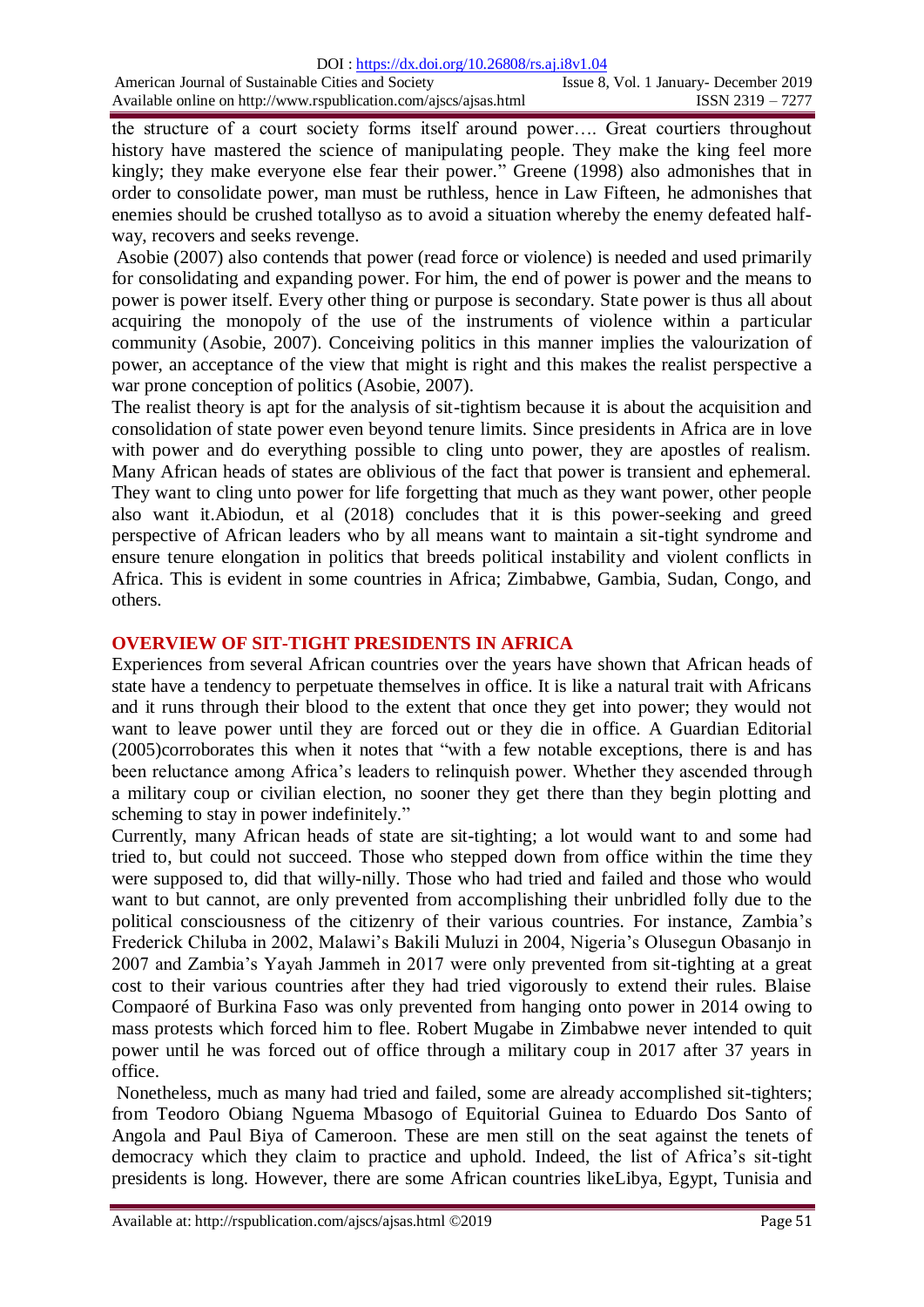Burkina Faso whose presidents, sit-tighted but who were forced to step down against their will.

No doubt, sit-tightism in Africa did not start today as Kunuj (2016) notes that it has a long and troubling history in Africa. It is characterized by a willful reluctance on the part of political leaders to relinquish power. It is facilitated by dictatorship and oiled by brutal repression of dissent and fundamental freedoms, (Inegbedion, 2010). Such was the case in Libya under Muhammar Gaddaffi from 1968 to 2011. It was also the case under Mobutu Seseseko of the DRC from 1965 to 1997; Mathieu Kerekou of Benin Republic from 1972 to 2006; Felix Houphouet Boigny of Cote d"ivoire from 1960 to 1993, Gnassingbe Eyadema of Togo from 1967 to 2005 and Robert Mugabe of Zimbabwe from 1980 to 2017. In all the cases mentioned above, power has been retained against the will of the citizenry, (Fombad  $\&$ Inegbedion, 2010) and it is antithetical to the principle and practice of democracy.This phenomenon which can be described as the foremost weakness of leaders of Africa and the Third World has shown them to be vain, greedy, immature and inconsiderate.

The situation is such that while 34 African countries have two-term limit provisions in their constitutions, only 20 percent of these term limits have been complied with, (Ried, 2014).

| S/N              | <b>Name of Sit-tight President</b> | <b>Country</b>           | No.of years | Duration of       |
|------------------|------------------------------------|--------------------------|-------------|-------------------|
|                  |                                    |                          | in power    | <b>Stay</b><br>in |
|                  |                                    |                          |             | power             |
| 1.               | TeodoroNgumaMbasogo                | <b>Equatorial Guinea</b> | 40 years    | <b>Since 1979</b> |
| $\overline{2}$ . | Paul Biya                          | Cameroon                 | 37 years    | <b>Since 1982</b> |
| 4.               | YoweriMuseveni                     | Uganda                   | 37 years    | Since 1982        |
| 5.               | Mswati 11                          | Swaziland                | 33 years    | Since 1986        |
| $\overline{6}$ . | <b>BlaiseCampore</b>               | <b>Burkina Faso</b>      | 32 years    | Since 1987        |
| 7.               | <b>Omar Bashir</b>                 | Sudan                    | 30 years    | <b>Since 1989</b> |
| 8.               | <b>Idriss Deby</b>                 | Chad                     | 29 years    | Since 1990        |
| 9.               | Isaias Afwerki                     | Eritrea                  | 28 years    | <b>Since 1991</b> |
| 10.              | Issias Afewerki                    | Eritrea                  | 26 years    | <b>Since 1993</b> |
| 11.              | Meles Zenawi                       | Ethiopia                 | 24 years    | Since 1995        |
| 12.              | Pakalitha Mosisili                 | Lesotho                  | 21 years    | Since 1998        |
| 13.              | Denis Sassou Nguesso               | Republicof the Congo     | 22 years    | Since 1997        |
| 14.              | <b>TeodoroObiangNguema</b>         | <b>Equatorial Guinea</b> | 22 years    | Since 1997        |
|                  | Mbasogo                            |                          |             |                   |
| 15.              | <b>Ismail Omar Guelleh</b>         | Djibouti                 | 20 years    | <b>Since 1999</b> |
| 16.              | Mohammed VI                        | Morocco                  | 20 years    | <b>Since 1999</b> |
| 17.              | Ismaïl Omar Guelleh,               | Djibouti                 | 20 years    | <b>Since 1999</b> |
| 18.              | Laurent Gbagbo                     | <b>Ivory Coast</b>       | 19 years    | Since 2000        |
| 19.              | Paul Kaigama                       | Rwanda                   | 19 years    | Since 2000        |
| 2o.              | Abdoulaye Wade                     | Senegal                  | 19 years    | Since 2000        |
| 21.              | SalvaKiir Mayardit                 | South Sudan              | 14 years    | Since 2005        |
| 22.              | Faure Gnassingbé                   | Togo                     | 14 years    | Since 2005        |
| 23               | Pierre Nkurunziza                  | <b>Burundi</b>           | 14 years    | Since 2005        |
| 24               | Ali Bongo Ondimba                  | Gabon                    | 10 years    | Since 2009        |
| 25               | Mohamed Ould Abdel Aziz            | Mauritania               | 10 years    | Since 2009        |
| 26               | Moummar Ghaddafi                   | Libya                    | 44 years    | 1967-2011         |
| 27               | Jose Don Santos                    | Angola                   | 38 years    | 1979-2017         |

**Below is a table showing some African presidents and the number of years they were or have been in power, indicating sit-tightism.**

Available at: http://rspublication.com/ajscs/ajsas.html ©2019 Page 52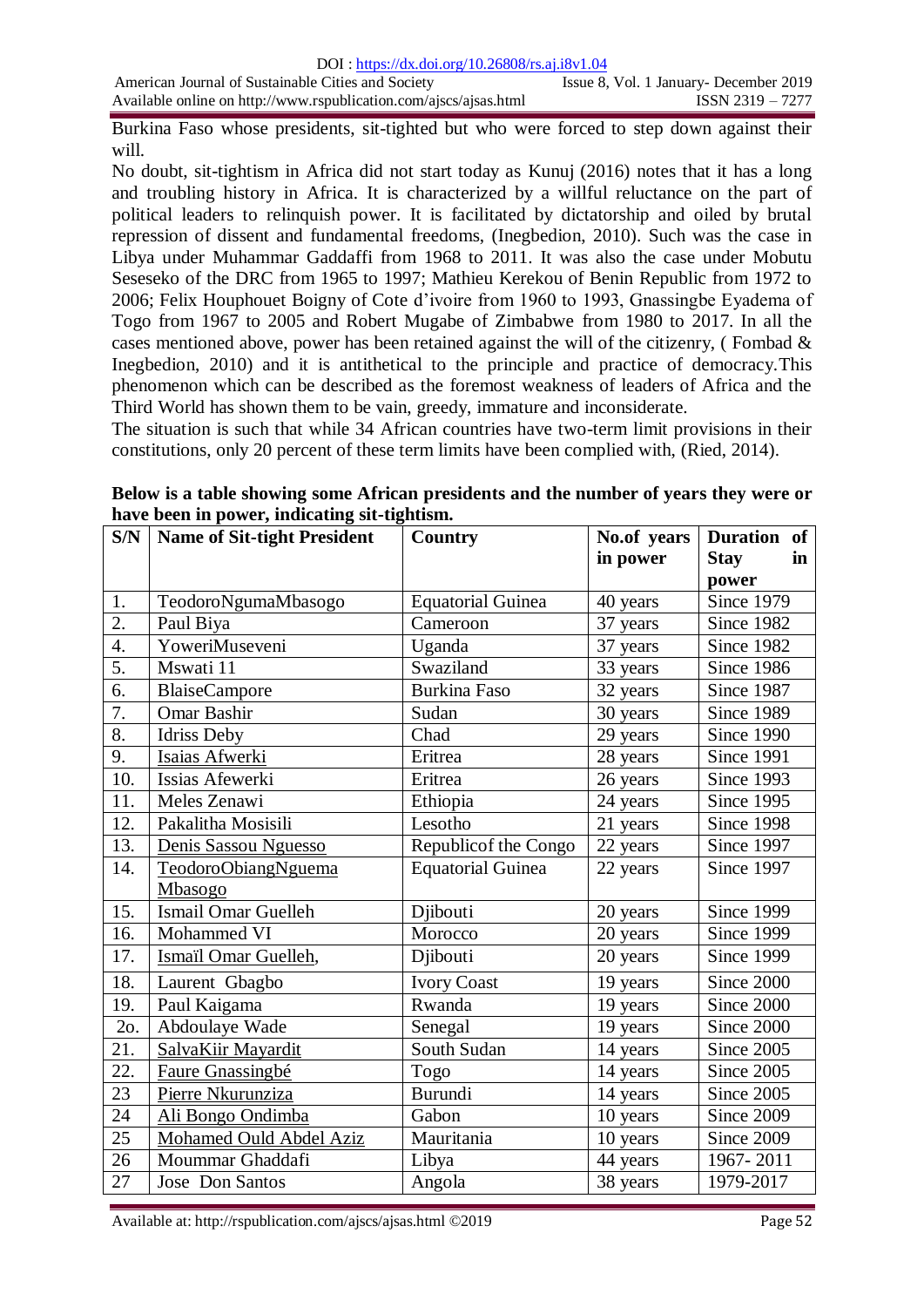DOI : https://dx.doi.org/10.26808/rs.aj.i8v1.04

American Journal of Sustainable Cities and Society Issue 8, Vol. 1 January- December 2019 Available online on http://www.rspublication.com/ajscs/ajsas.html ISSN 2319 – 7277

| 28 | Robert Mugabe        | Zimbabwe           | 37 years | 1980-2017 |
|----|----------------------|--------------------|----------|-----------|
| 29 | Hosni Mubarak        | Egypt              | 30 years | 1981-2011 |
| 30 | Omar al-Bashir       | Sudan              | 30 years | 1989-2019 |
| 31 | Ben Ali              | Tunisia            | 23 years | 1988-2011 |
| 32 | Yahya Jammeh         | Gambia             | 23 years | 1994-2017 |
| 33 | Abdelaziz Bouteflika | Algeria            | 20 years | 1999-2019 |
| 34 | Joseph Kabila        | Democratic Rep the | 18 years | 2001-2019 |
|    |                      | Congo              |          |           |

**Table showing some African Presidents who were or had been in power for more than 10 years indicating sit-tightism.**

# **MECHANISMS OF ACHIEVING SIT-TIGHTISM IN AFRICA**

In order to prolong their stay in office beyond their term limits, sit-tight leaders not only in Africa but in other countries of the world use a lot of strategies including the following:

# 1. . **Constitutionalcoup**

The major way through which desperate sit-tight leaders in Africa achieve their goal is by organizing constitutional coup which entailstinkering with their country"s constitution by extending or abolishing term or age limits in the constitution."Simply put, a constitutional coup is an attempt to review or amend the provisions of a national constitution by an incumbent leader with the ulterior motive of capitalizing on such amendments to achieve tenure elongation", (Adibe,2016). They employ the services of their cronies in the parliament to pass a law to change either the term or the age limit depending on which enables them stay as long as they want; some even for life as the case may be. Some presidents organize a referendum in which citizens vote for or against the constitutional amendment.

The irony of the whole scenario is that in most cases; the people vote in favour of the constitutional amendment even when they are aware of the intention of the plotters.The reason is simple; the incumbent president enjoying the power of incumbency cajoles, manipulates and coaxes the citizenry to buy into their proposal. Any dissenting voice becomes a dissident and an enemy who must be crushed with state power. Imagine 98 per cent of Rwandans voting in favour of a constitutional change to permit Paul Kagame, 58, to run for a third term of seven years at the end of his tenure in 2017. The country"s amended constitution which reduced a term from seven years to five years was plotted to come into effect when Kagame"s third term tenure of seven years came to an end, enabling him to run for another two terms of 5-years each under the amended constitution. This makes it possible for him to rule until 2034 – or longer if he is able to organize another constitutional coup after that.

Another example is the case of Uganda where a constitutional amendment was engineered just to change the age limit in order to accommodate the incumbent president. According to the Punch Editorial (2008) "the Ugandan example has shown how African countries continue to make a mockery of themselves in the comity of nations by claiming to practice democracy when indeed their actions portray the worst form of despotism. At 73, Museveni would have been more than 75 years old – the statutorily allowable age to vie for the presidency in that country – by the next presidential election in 2021. But in a seemingly pre-emptive strike, he made sure that the age barrier was removed".

Whatever the situation, the fact remains that constitutional coup has become a feature of Africa"s politics. Adrienne LeBas (2016) notes that between 2000 and 2015, fifteen African leaders attempted to stay in power by removing term limit provisions from constitutions. The majority of these attempts were successful, but she notes that the tide may now be turning against "third-termism." Ken Okpalo (2015) also notes that since the early 1990s, 24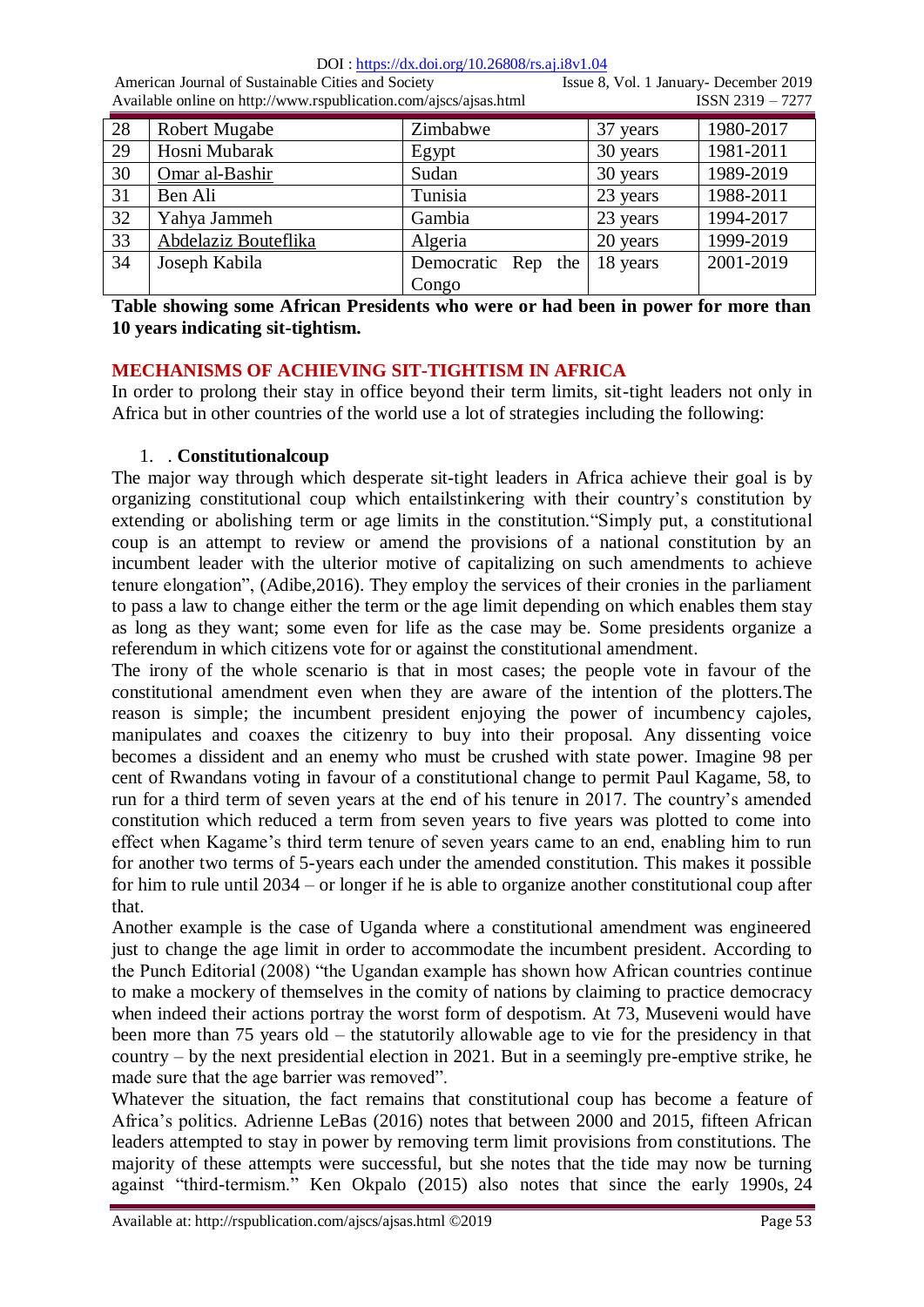presidents in Sub-Saharan Africa initiated discussions in attempts to stay in office for more than two terms when confronted with term limits. In 15 countries presidents started the process of actually amending the constitution. In 12 of these cases (Burkina Faso, Burundi, Cameroon, Chad, Gabon, Guinea, Namibia, Niger, Rwanda, Senegal, Togo, and Uganda) the presidents succeeded. In three (Malawi, Nigeria, and Zambia) they failed. At the same time, leaders in Benin, Cape Verde, Ghana, Kenya, Mali, Mozambique, Sao Tome and Principe, Tanzania, and recently Namibia have adhered to constitutional term limits without a protracted challenge.

Extending or abolishing term limits is not unique to the African continent. Russia"s President, Vladimir Putin won a fourth term [in March 2018](https://www.nytimes.com/2018/03/18/world/europe/election-russia-putin-president.html) after changes to the constitution and some nimble political footwork. Just recently, the Chinese parliament voted to abolish term limits allowing for the possibility of President Xi Jinping becoming president for life. Given that Russia and China play an influential role on the African continent, these events don"t bode well for the future of presidents sticking to term limits on the continent, notes The Conversation (2018).

However, in spite of whatever measure they use in achieving their aim, successful constitutional coups indicates lack of political consciousness on the part of the citizenry of the affected countries. After all, attempts at constitutional coup had been resisted in some countries like the case of Frederick Chiluba in 2001 and more recently Edgar Lungu in Zambia, Olusegun Obasanjo of Nigeria (2005), Mamadou Tandja of Niger(2009-2010) and Blaise Compaore of Burkino Faso (2014).

### **Harassing and intimidating the opposition**

Another strategy through which African presidents achieve their sit-tightism is by harassing and intimidating the opposition. In order to achieve their aim, they do everything possible to silence the opposition who are meant to oppose them and who also try to make the masses aware of what they intend to do. Sit-tight leaders keep themselves in office by the suppression of their people through arbitrary arrests, detentions, torture, and all types of human rights violations.

The Punch Editorial (2018) gives example of the case of Uganda where, "the crude method of intimidating and hounding the opposition was employed. Not only were some legislators opposed to the constitutional amendment on age cap suspended for alleged "unruly behaviour" in parliament, security men suspected to be soldiers from an elite military unit entered the chamber and violently ejected 25 "enemy" parliamentarians, to ensure an unhindered passage of the amendment. This was despite the fact that the ruling party had a comfortable majority in the parliament".

#### **Claim to messianic mission in the country**

In order to justify as well as achieve their aim of overstaying in power, sit-tight presidents give citizens of their country the impression that they are god-sent and as such they do not need to leave power since that will spell doom for their countries. They claim that they are the only people who can make a difference in the governance of their country. "Usually, the tyrants paint a messianic picture of themselves, claiming that only they can hold the country together. But, as demonstrated by the ouster of Hosni Mubarak in Egypt after 29 years; Muammar Gadaffi in Libya after 40 years; and Jose Eduardo dos Santos who ruled Angola for 38 years, nobody can claim to have the magic wand to rule over a people in perpetuity. So, the people of Uganda, or any other country, as the case may be, should be able to claim their country from impostors and opportunists who parade themselves as leaders", The Punch Editorial (2018).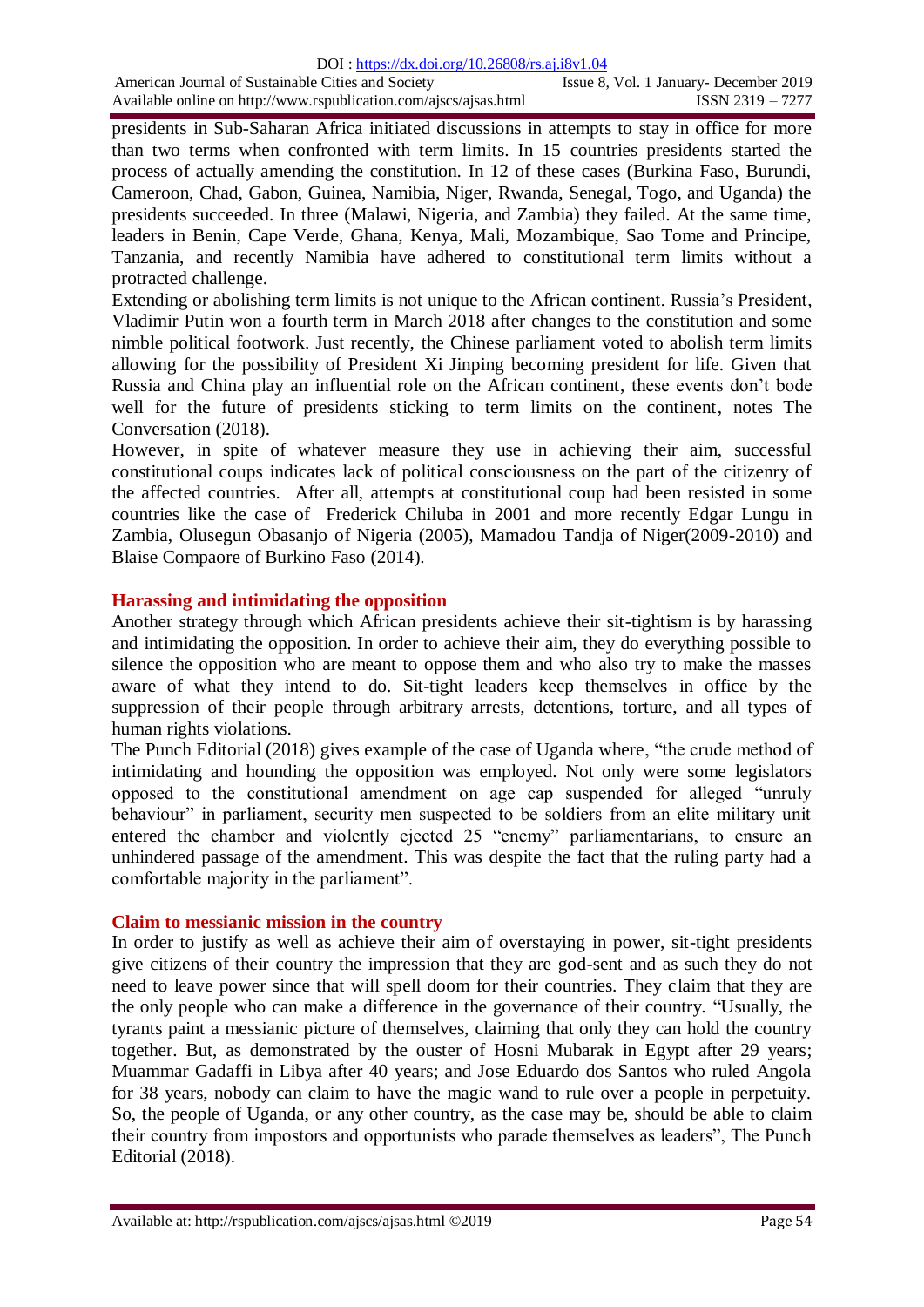#### **Bribery and corruption**

In many cases, sit-tight leaders in Africa resort to bribing members of the parliament because they cannot achieve their aim without the parliament amending the constitution so, they resort to bribing members of the parliament in order to pass the amendment in a way to suit their purpose. They also bribe other powerful stakeholders in order to allow them elongate their tenures. They use money, award of contracts and allocation of oil wells as the case may be to induce strong members of the opposition to allow them carry on with their desired aims of elongating their terms of office.

### **SIT-TIGHTISM AND AFRICA'S DEVELOPMENT**

The high expectations of the people that democracy would reverse decades of poverty, corruption and underdevelopment have hardly been met by the new democrats; this can be credited to the undemocratic practice of sit-tight leaders that are at the helm of affairs of virtually every Africa country. These presidents come to office and instead of having the welfare of the people and development of the country in mind rather prioritize enriching themselves and family at the expense of the development of the nation, (Obi, 2000).

Sit-tight leaders do not think of the development of their nations, rather they think of how to hold onto power and consolidate it, as well as plunder the nation. According to Mohan and Power (2009) "leaders who go into power and decide to sit-tight do so with the intention to enrich themselves with the resources and wealth of the country, leaving the economic and general development of the country to her fate." Right from the day they are sworn in as presidents of their countries, most of them begin plotting how to continue in office even after the end of their constitutional terms. With this mindset, they hardly do much to improve the fortunes of their countries developmentally. At the end of their tenures, they begin the main fight of continuing in power with the obvious conflicts attached. In the midst of all these, the development of their countries suffers serious setbacks.Imagine that even till date, virtually all African countries, after decades of independence are still being described as underdeveloped, while few are described as developing despite the huge natural endowments of both material and human resources. The major cause of this is the breed of leaders (sit-tight leaders) and leadership style found in Africa. The Sun Editorial(2017), notes that governance may not be an exact science but experience all over the world has shown that four years is enough for leaders to demonstrate their skills and talents. A second four years is the maximum period after which it becomes apparent that new ideas would be required and new blood infused if the country is to continue to develop. The Editorial concludes that Africa will continue its backward slide as long as leaders refuse to quit at the appropriate time. Sittightism has become like a curse on the continent that all hands must be on deck to reverse it if the continent as a whole or at least some of Africa countries must get a glimpse of what it feels like to be among the developed countries of the world (Sun Editorial, 2017).

Sight-tightism brings about despotic leadership and, abuse of human rights is always the case. The effect is that citizens of the affected country leave the country in their droves, heading to other countries, thereby losing serious manpower. Odoziobodo and Nnaji (2017) cite the instance of what happened in the Gambian during the sit-tight era of Yahaya Jammeh. The issue was so serious that several opposition figures, including Barrow, made stopping migration a central theme in their campaigns. No doubt, migration of people out of the country affected the economic development of Gambia adversely. In the same vein, any country where there is a sit-tight leader, people are repressed and they leave the country with their knowledge and expertise, thereby making the country lack manpower which is tantamount to stalled development.

Sit-tightism is anti- developmental. Not only does the affected country suffer the ill effects, neighboring countries are also not spared. It goes with conflicts and displacement ofpeople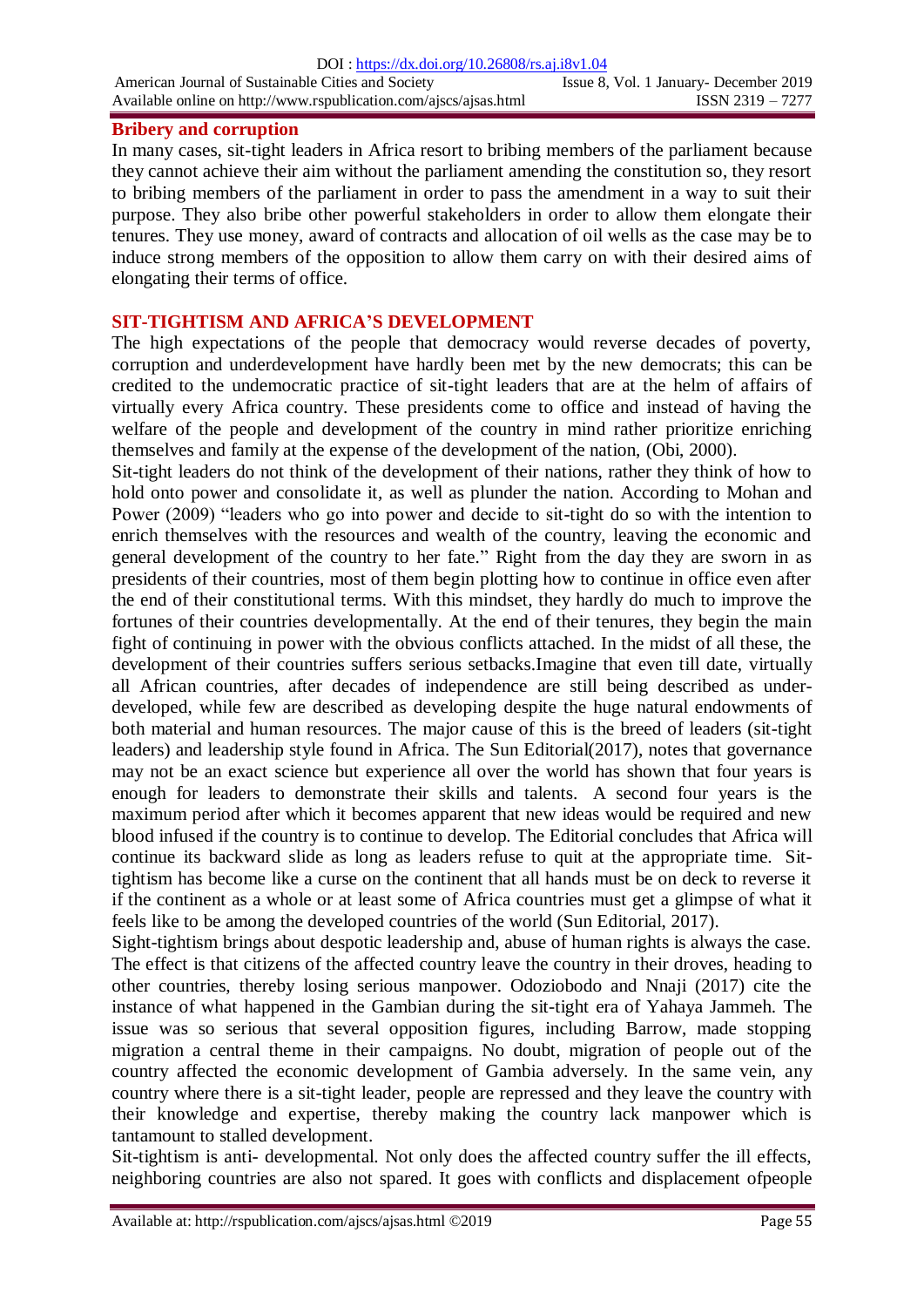and in the course of that, citizens flee the country and swell the population of neighboring countries. Forthis reason, Durotoye (2016), insists that sit-tightism in Africa"portends serious threat to the region's economic outlook. The direct impact of the refugee inflow creates considerable financial burden on the impoverished host nations. The second impact results from changes in domestic and international investment sentiment. No investor goes to invest where there is conflict. Could the AU have done better? The organization's hands were tied because of the reluctance on the part of heads of state to condemn the dangerous trend apparently because many of them are also guilty of the same political manipulation. Besides, the practice of decision-making by consensus within the AU makes it more difficult".

### **DANGER OF HAVING SIT-TIGHT PRESIDENTS**

Not only that it is undemocratic, having sit-tight presidents is in no way desirable for any country. It is said that power corrupts but absolute power corrupts absolutely. Presidents, who stay too long in power, acquire excess power and excess wealth that nobody dare challenge them. They become lords unto themselves and rule with impunity.

Sit-tighting is obviously not without a fight. It is never gotten on a platter of gold. It goes with repression and sometimes protests at a great cost to the affected country, costs in terms of human loss and others. Apart from the above reason, "some of them grow too old and senile, becoming a liability to their countries. Not only do they lack fresh ideas, even some of those ones who started well later lost their lustre. A good example is Museveni. Once hailed as progressive, he is now enveloped in corruption, nepotism and intolerance of opposing views. In his recent appointments, he made his wife, Janet Kataaha, a cabinet minister, while promoting his son, Muhoozi Kainerugab – whom many believe is being groomed to take over from him – to the position of a major general in the army,(Abiodum et al., 2016). A man like Robert Mugabe, the former president of Zimbabwe, who stayed in power as president from 1980 -2017 "had turned his country, once a veritable food basket, into a miserable basket case. The economy is now in a complete shambles, where millions of Zimbabwean dollars cannot buy a loaf of bread", notes the Punch Editorial (2018). This is as a result of his refusal to quit office when his tenure was over and the resultant effect of lack of ideas as occasioned by senility.He would have saved his country all these problems had he quit when he was due. Again, according to Okorie (2016),, "Tenure elongation projects are expensive exercises, often achieved using scarce state resources. This is a subtle political hijack of the democratic process, which ironically is then justified using democratic arguments of respecting the choice of a people in who leads them. It is quite frankly the import of autocracy through democratic back channels. It comes at very steep costs to democracy- the erosion of political competition; the enthronement of political infallibility; the modern colonization of the

democratic space; the distortion of the developmental impetus, as political objectivity gives way to political survival; the triumph of minority hubris over majority reticence; the fusion of the state and the individual; and the beginning of the piecemeal death of democracy".

# **WAY OUT OF SIT-TIGHTISM**

There is an urgent need to safeguard democracy in Africa as Africans have fought many wars to reach this stage.I advocate for a war on sit-tightism in Africa in order to save democracy. Africans cannot afford to allow those they elected into power to lord it over them and impose themselves on them whether they like it or not. This can be done by ways of protests and demonstrations and all other activities that border on civil disobedience. Obi (2008) suggests that there will have to be a struggle for a third independence for African people. The first was against colonialism, the second against internal dictatorship, and the third will be directed at transforming the democracy from above to one from below. For except power returns to the people in a concrete sense, African cannot enjoy the full dividends of democracy. More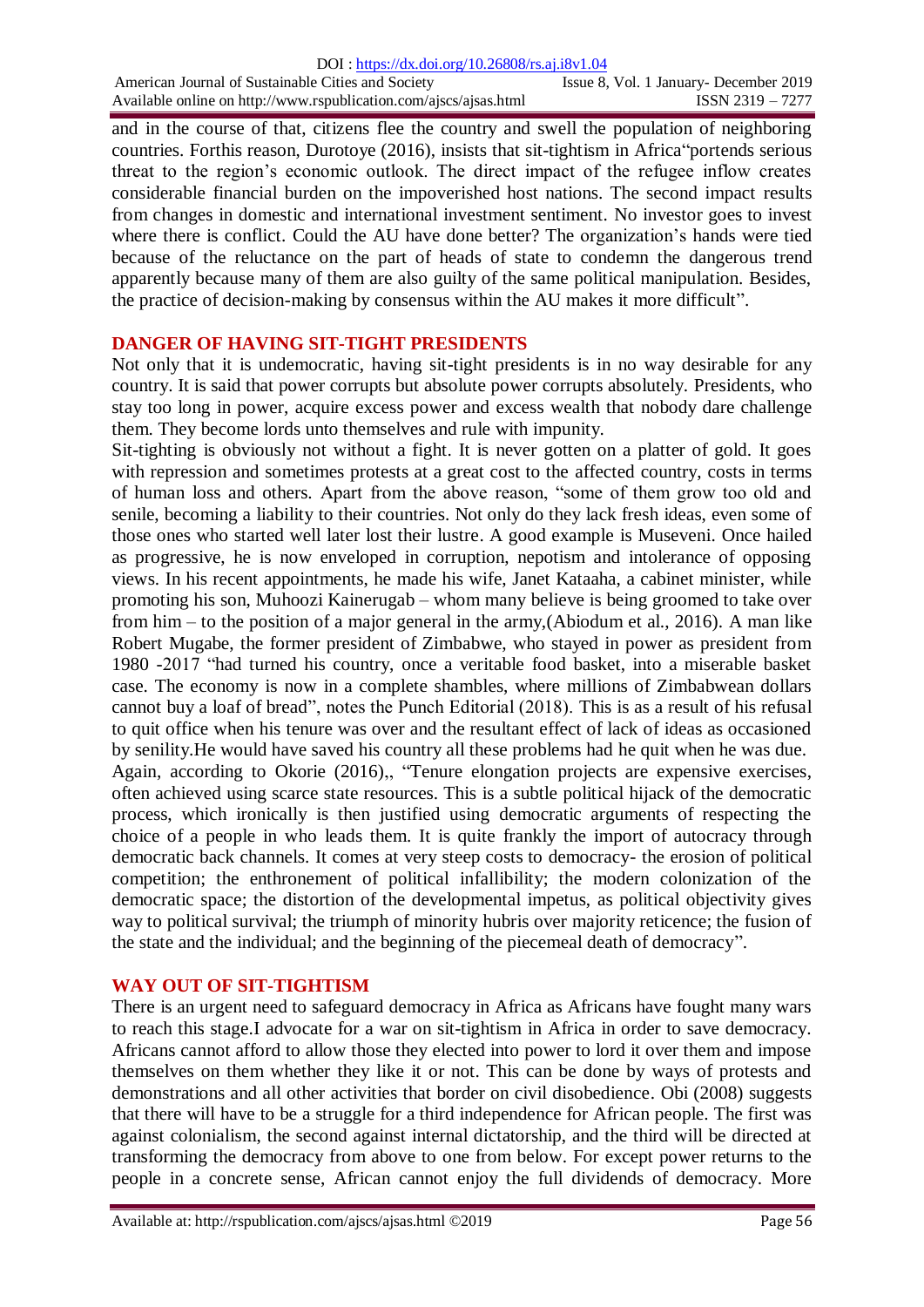importantly, the people have to control the states in Africa, and transform them into agencies for the collective will and development within the framework of a new equitable peoplecentred social contract. Yet, Africans cannot afford to ignore the realities of multiparty democracy as the only game in town, nor can the world continue to shut its eyes and ears to the contradictions in and the very severe pains that the policies it promotes in the continent directly or indirectly inflict on the people.

For democracy to thrive; citizens must resist the temptation of being complacent. Everybody in all countries of Africa must be alert to resist elected presidents whenever they start trying to change the goal-post in the middle of the game. Whenever a sitting president starts talking of changing the constitution in Africa, we must be alerted that he is up to tenure elongation. There is need for democratic consciousness in Africa and among Africans. Promoting term limits has become a central element of US diplomacy on the continent. Former US President, Barack Obama spoke of term limits as a core feature of democratization, declaring that "Africa"s democratic progress is at risk when leaders refuse to step aside when their terms end," LeBas (2016).

Ehindero, (2016) notes that to foster sustainable democracy, a nation must focus its efforts on building a system that empowers people not only through the right to vote, but also through entrenched norms, institutions and values that supports those rights and makes them meaningful. Each country on the continent needs to bolster its strengths and banish its fears. In vibrant western democracies with entrenched citizenship, democracy is sustained when individuals, groups, and guilds subsume their competing and countervailing egos and selfpride under the rubric of higher national interests. A way out is the need for constant innovation by taking another look at the political architecture of nations and re-align it in such a way that it liberates, and harmonizes the competing and countervailing energies and geniuses of their diverse people. In a multi-ethnic nation, what holds true for genuine federalism also holds for genuine democracy as no power bloc nor a cultural unit be in a position to lord it over the others or possess veto power on the democratic destiny of the nation. (Ehindero, 2016).

The way and manner the revolution rubbished sit tight governments in Egypt and Libya is no doubt a big lesson to all countries of Africa. Such revolutions are due and may likely take place in other countries of Africa where the heads of states refuse to vacate office at the end of their tenures even when they are not doing well.

Inasmuch as a country is supposed to be sovereign, it does not mean that even when an impunity is taking place as it is wont to happen in many African countries especially when a president completes his tenure and refuses to leave office, that other countries and World bodies should turn a blind eyes to the sufferings of the people and leave one "man" to lord it over the majority. The world should take a cuefrom ECOWAS' intervention in the Gambian political logjam in 2017 when the former president of Gambia, Yahya Jammeh refused to vacate office at the expiration of his tenure. If ECOWAS had not intervened, a bloody civil war would have taken place in the Gambia, leading to the death and displacement of many Gambians and the resultant swelling of refugee camps in the neighboring countries. The success of that singular intervention is a proof that involving external bodies such as ECOWAS, the African Union,AU and the United Nations, UN in such instances, can go a long way to stopping the undemocratic syndrome of sit-tightism in Africa.

#### **RECOMMENDATIONS**

1. Recommendation is hereby made for a fourth independence for African people as Obi (2008) suggested for a third independence. According to him, "The first was against colonialism, the second against internal dictatorship, and the third will be directed at transforming the democracy from above to one from below. For except power returns to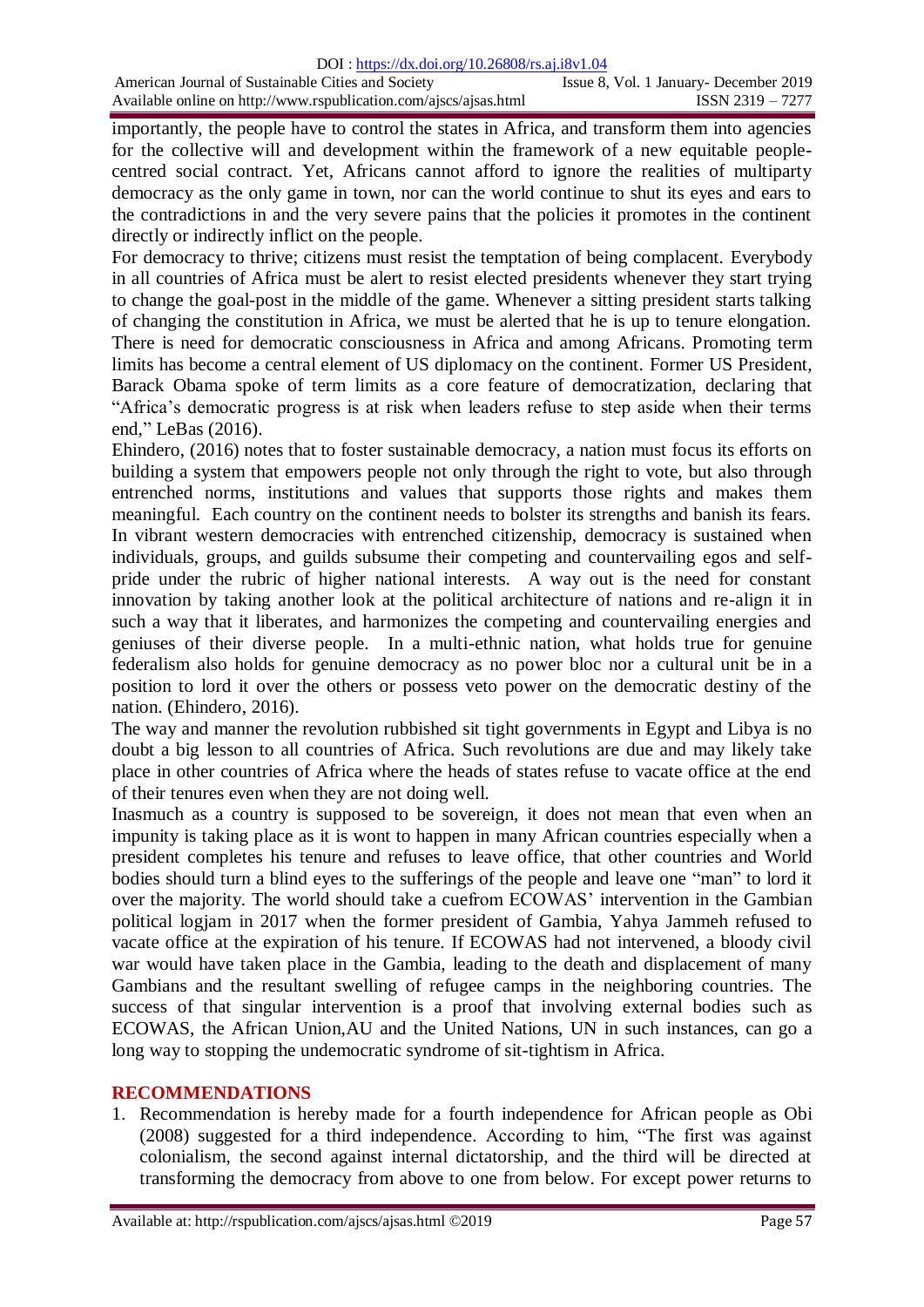the people in a concrete sense, African cannot enjoy the full dividends of democracy. More importantly, the people have to control the states in Africa, and transform them into agencies for the collective will and development within the framework of a new equitable people-centred social contract. Yet, Africans cannot afford to ignore the realities of multiparty democracy as the only game in town, nor

- 2. The fourth independence for African people will be a struggle to end sit-tightism. Africans cannot be said to be practicing democracy when one of the cardinal principles of democracy, namely, term limit, is constantly trampled upon.
- 3. Africans must realize that there is no option to democracy and they must fight hard to preserve their hard earned victory against dictatorship, for the worst democracy is better than the best military dictatorship."Africans cannot afford to ignore the realities of multiparty democracy as the only game in town," (Obi, 2008).
- 4. The African Union and other regional bodies like ECOWAS, etc., should institutionalize a policy of zero tolerance to sit- tightism in Africa just the way the body and others institutionalized zero tolerance to military coups. This gave them the latitude to intervene in the political crises in Guinea Bissau, Sao Tome and Principe, and Zimbabwe when democracy was threatened in those countries.
- 5. Africans must resist sit-tight presidents through protests; demonstrations and all nonviolent means available to them as such had helped to scare sit-tight leaders in some African countries. One major way out of it is for citizens to resist the temptation of being complacent and put fear of the unknown behind and stand for their right at all cost;
- 6. The international community must assist Africans in the fight against sit-tightism as the resultant conflicts occasioned by it are too good to be ignored. "The world cannot continue to shut its eyes and ears to the contradictions in and the very severe pains that the policies it promotes in the continent directly or indirectly inflict on the people", (Obi, 2008).
- 7. World and regional bodies must help to stem the tide of sit-tightism in Africa taking a cue from the success of ECOWAS" intervention in the Gambian political logjam in which Yahya Jammeh, who wanted to sit-tight was forced to flee the Gambia in 2017.
- 8. The conscious building and nurturing of stronger democratic institutions with the devolution of more powers to the other arms of government should be encouraged in Africa to stem the tide of sit-tightism.
- 9. Democratic consciousness and political vigilantism are recommended for all citizens of Africa. The essence is to preventAfrican presidents from ever nursing the ambition, not to talk of sit-tighting in office..

# **CONCLUSION**

It is a truism that there is no alternative to democratic government in Africa. If this is the case as it is, then democracy needs to be entrenched in Africa; it needs to be consolidated. Democratic consolidation in the views of Linz and Stepan is a process by which all political actors come to regard democracy as 'the only game in town'. In other words, democracy is consolidated when citizens and leaders alike conclude that no alternative form of regime has any greater subjective validity or stronger objective claim to their allegiance, Linz and Stepan (1996).Incidentally, one of the impediments to democratic consolidation in Africa is the sittight syndrome. The earlier it is defeated, the better for democracy.

Unfortunately, the tragedy of the African continent is that the African Union, AU is implicated in the sit-tight problem of the continent. Since most of the presidents of member States are also plotting to sit-tight, who then fight the battle to end the scourge in Africa?The recommendations of this paper above if followed religiously will assist Africa in the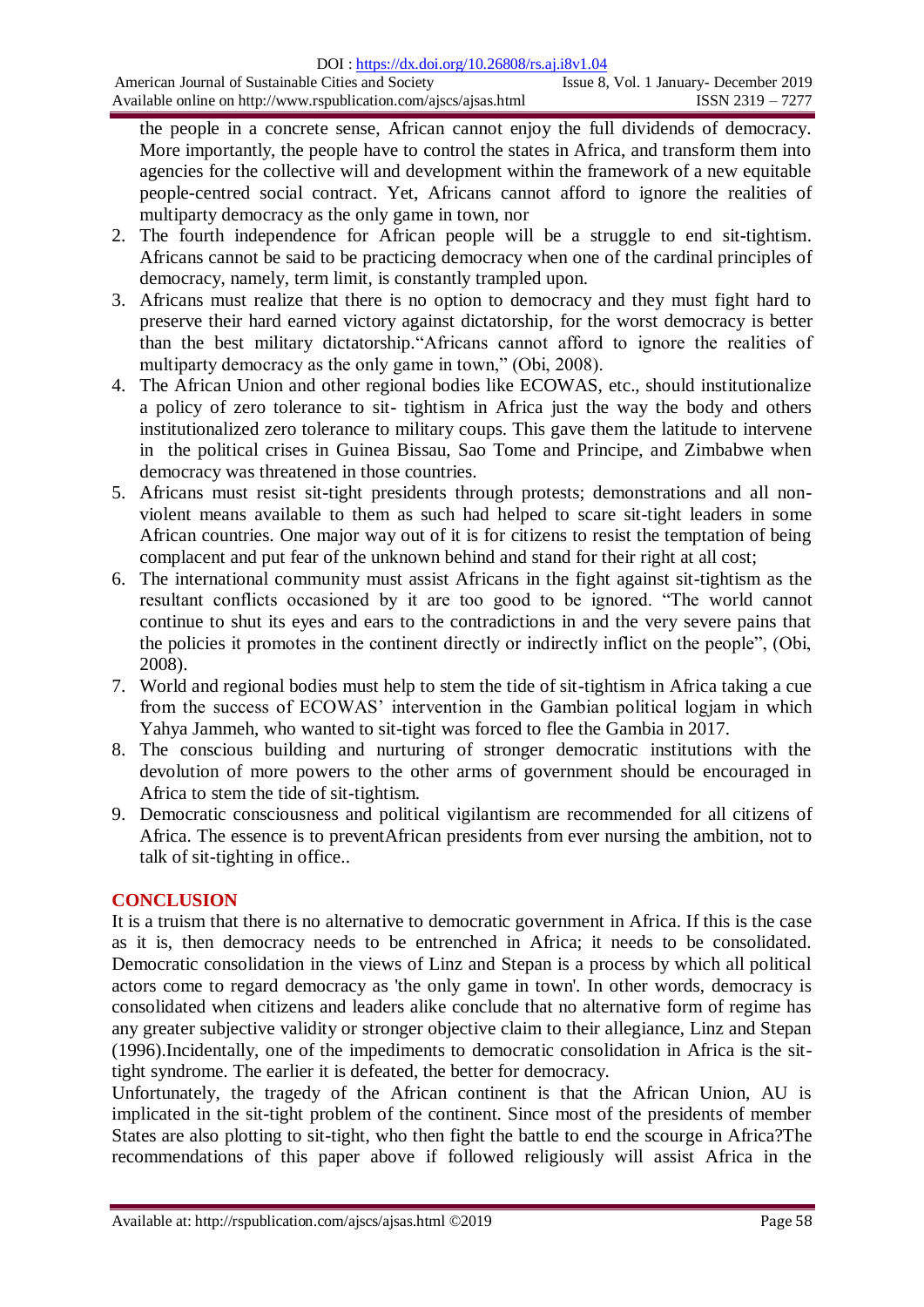decimation of the sit-tight syndrome and thereby lead to the consolidation of democracy in Africa.

### **REFERENCES**

- 1. Abiodun, T.F., Nwannennaya, C., Ochei, B.O., Ayo-Adeyekun, I. (2018). "Sit-Tight Syndrome and Tenure Elongation in African Politics: Implications for Regional Development and Security". *IOSR Journal of Humanities and Social Science (IOSR-JHSS) Volume 23, Issue 4.*
- 2. Abdullateef, S. and Modestus, U. (2017, July 26). Sit-Tight Syndrome and Tenure Elongation in African Politics: Implications for Regional Development and Security. *Daily Trust Newspaper.*
- 3. Adibe, J. (2016). Africa: From Military Coups to Constitutional Coups. *ICGPS The Sahel Consortium.* Available at http://www.sahelconsortium.org/blogs/2016/1/13/africafrom-military-coups-to-constitutional-coups-2.
- 4. African Union (AU) (2000) Constitution of the African Union. Available at:
- 5. http:/ www.un.org/ en/africa/osaa/pdf/au/constitutive\_act\_african\_union\_2000.pdf
- 6. Asobie, E. (2007). Th*eories of Power, Greed and Political Studies*. South Africa: Think-Thank Publishers.
- 7. Dulani, B. (2016). African Publics Strongly Support Term Limits, Resist Leaders" Efforts to Extend their Tenure. *Afrobarometer Dispatch No. 30*. Available at:http://afrobarometer.org/sites/default/files/publications/Dispatches/ab\_r6\_ dispatchno30.pdf
- 8. Durotoye, A. (2016). "Resurgent Backsliding and Democracy in Africa". *International Journal of African and Asian Studies, Vol. 18*
- 9. Ehindero, T. J., (2016). "Guerrilla democracy: an emerging trend of democracy in Africa". *International Journal of Advanced Academic Research in Social & Management Sciences (2) 9.*
- 10. Eze K., (2016).The Efficacy Of Presidential Term Limits In Africa Discussion Paper, Mandela Institute For Development Studies Minds Annual African Youth Dialogue 3-4 August 2016 Dar Es Salaam, Tanzania 2016.
- 11. Felter, C. (2017).Africa"s Leaders for Life. Available at: https://www.cfr.org/politics-andgovernment/heads-state-and-government
- 12. Fombad C. & Inegbedion N. A., (2010). "Presidential Term Limits And Their Impact on Constitutionalism in Africa" in Charles Fombad and Christina Murray (ed)., *Fostering Constitutionalism in Africa*, (Pretoria University Law Press, 2010).
- 13. Greene, R (2000). *The 48 Laws of Power.* New York: Penguin Books.
- 14. Guardian Editorial (Dec. 6, 2005). Africa's Sit -Tight Leaders. Culled from: https://dawodu.com/guardian4.htm
- 15. Issaka, K.S.,(21 June 2016). The AU and the Challenge of Unconstitutional Changes of Government in Africa, ISS Paper 197, August 2009, p. 4. Last accessed from https://www.issafrica.org/acpst/papers/the-au-and-the-challenge-of-unconstitutionalchanges-of-government-in-africa
- 16. Klaas, B. (1 June, 2015), Two elections and you"re out? Good Governance. Available at: http://gga.org/stories/editions/aif-32-shaky-foundations/two-elections-and-you2019re-out
- 17. **K**unuj W. (Feb.26, 2016). "Sit-tightism" and Constitutionalism in Africa. Available at: https://lexlataconsult.com/2016/02/27/ constitutionalism-in-africa/
- 18. LeBas, A. (2016). "Term Limits and Beyond: Africa"s Democratic Hurdles." *Current Histories. http://www.currenthistory.com/CurrentHistory\_LeBas.pdf*